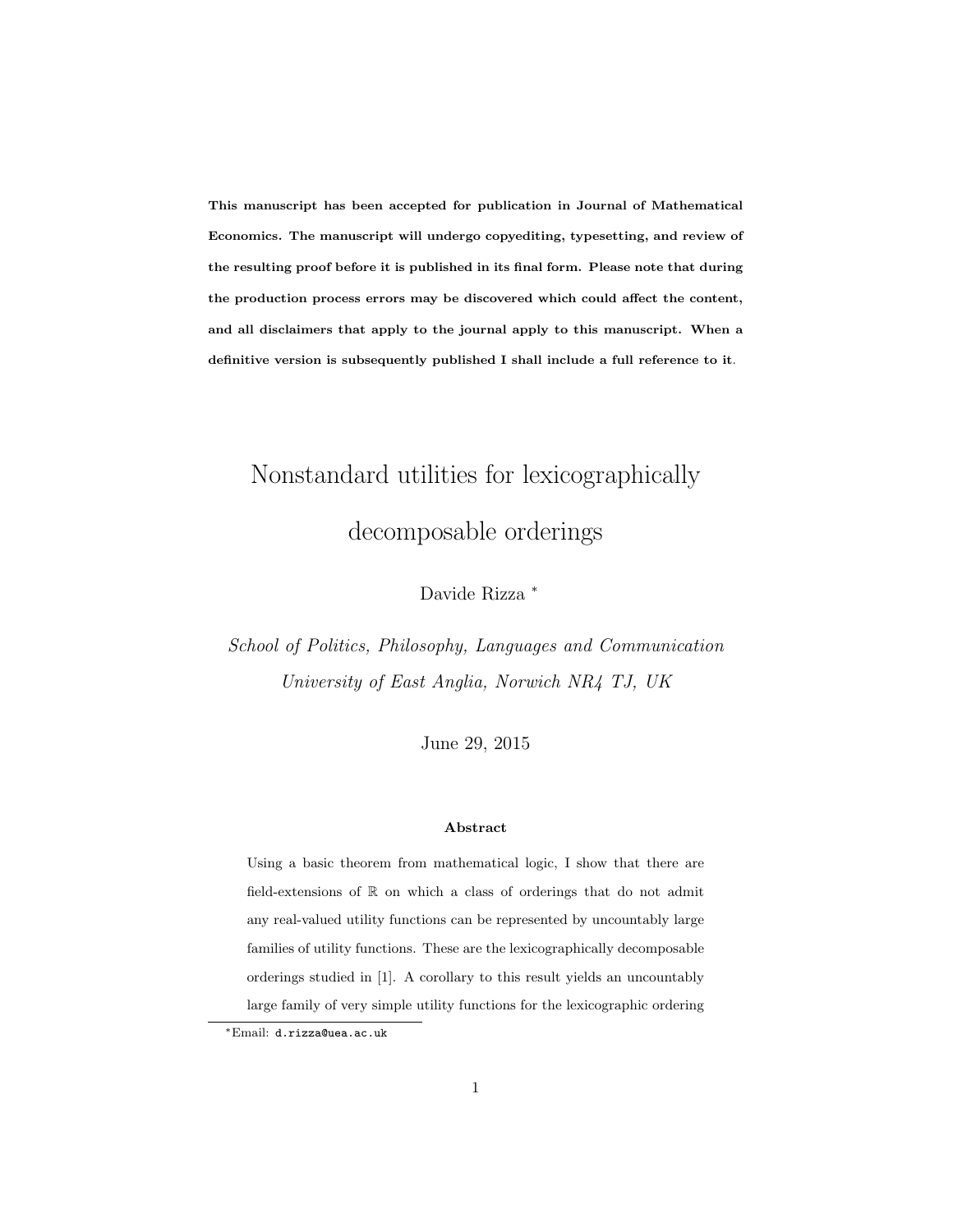of the real Cartesian plane. I generalise these results to the lexicographic ordering of  $\mathbb{R}^n$ , for every  $n > 2$ , and to lexicographic products of lexicographically decomposable chains. I conclude by showing how almost all of these results may be obtained without any appeal to the Axiom of Choice.

## 1 Non-Archimedean utility functions

Utility functions may be seen as strong homomorphisms from a complete preorder  $Z = \langle Z, \preccurlyeq \rangle$  into a numerical ordering. Although a customary choice for the codomain of a utility function is the set  $\mathbb R$  of real numbers, alternatives that violate the Archimedean property have been studied since at least the 1950's (see e.g. [6]). Two common choices of a non-Archimedean codomain have established themselves: lexicographically ordered vector spaces, usually  $\mathbb{R}^n$ , for some natural number  $n$  (see for instance [6], [3], [9]), and suitable non-Archimedean extensions of the reals, obtained by an ultrapower construction (see for instance [5],  $[11]$ ,  $[14]$ <sup>1</sup>. Two main motivations have led to employing these alternatives to the reals: on the one hand, utility functions with values in some non-Archimedean structure may exist even when real-valued utility functions do not exist; on the other hand, certain qualitative setups are better modelled by means of non-Archimedean utilities, which, for instance, allow one to assign infinitely small numbers to negligible features of a given problem (for instance, [11] pursues this approach in order to discriminate between main issues and side issues in the context of expected utility theory). Both motivations come together when the reason why real-valued utility functions do not exist may be ascribed to the fact that the underlying preference exhibits features that cannot consistently be captured by the reals. It is then worth looking for codomains alternative to the reals in order to capture more faithfully the structure of the

<sup>&</sup>lt;sup>1</sup>This last approach comes from Nonstandard Analysis, a field created by Abraham Robinson in the 1960's (see [13]).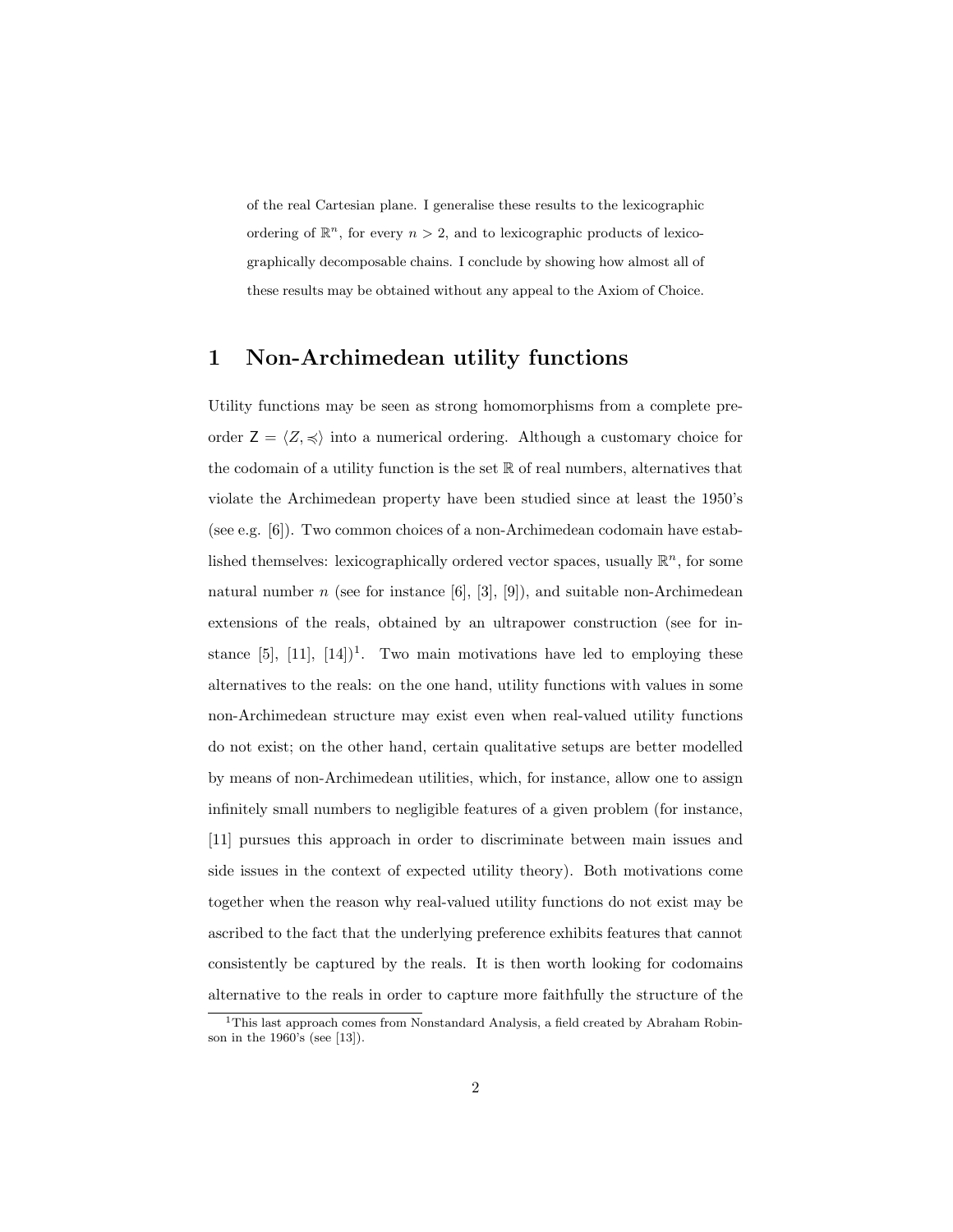preference to be represented. In this paper I adopt this perspective on a class of linear orders that lack real-valued utility functions and show that each of them has an uncountable family of utility functions on an arbitrary, elementary extension of the real field containing positive infinitesimals. As a consequence of this result, I also establish a connection between lexicographically ordered, real vector spaces and elementary extensions of the reals, the two more prominent choices of non-Archimedean codomain for utility functions. The best known linear order from the class I consider was introduced by Debreu in [4]: it is the lexicographic ordering of the real Cartesian plane, i.e., the chain  $L_2 = \langle \mathbb{R}^2, \preccurlyeq_2 \rangle$ , where the binary relation  $\preccurlyeq_2$  is defined by the condition:

$$
\langle r, s \rangle \preccurlyeq_2 \langle r', s' \rangle \text{ iff } r < r' \text{ or } r = r' \text{ and } s \leq s'.
$$

Seen as a vector space,  $L_2$  is non-Archimedean, since there is no positive, integer multiple of  $(0, 1)$  that is greater than  $(1, 0)$ . This suggests that a utility representation for  $L_2$  should assign to every vector of the form  $\langle 0, n \rangle$  a value that is infinitely close to that of  $(0, 0)$ . The same argument naturally extends to encompass the class of lexicographically decomposable chains described in [2] and studied in [1]. Since these chains are isomorphic to certain lexicographic orders, and one may regard lexicographic orders as a linear arrangement of clusters of infinitely close points, it is natural to associate them with a utility function on a non-Archimedean structure. Theorem 3.2 shows that uncountable families of such functions always  $exist^2$ . This result locally improves in several ways the general theorem, proved by Skala in [14] and more concisely presented by Narens in [12], to the effect that every transitive and complete relation has a utility function on a particular ultrapower extension of the reals. I show in section 3 that, with regard to lexicographically decomposable chains,

<sup>2</sup>To be precise, I restrict attention to the lexicographically decomposable chains of cardinality  $2^{N_0}$ . This restriction is reasonable, in view of the fact that structures whose power is strictly greater than the power of the continuum are not of central significance to mathematical economics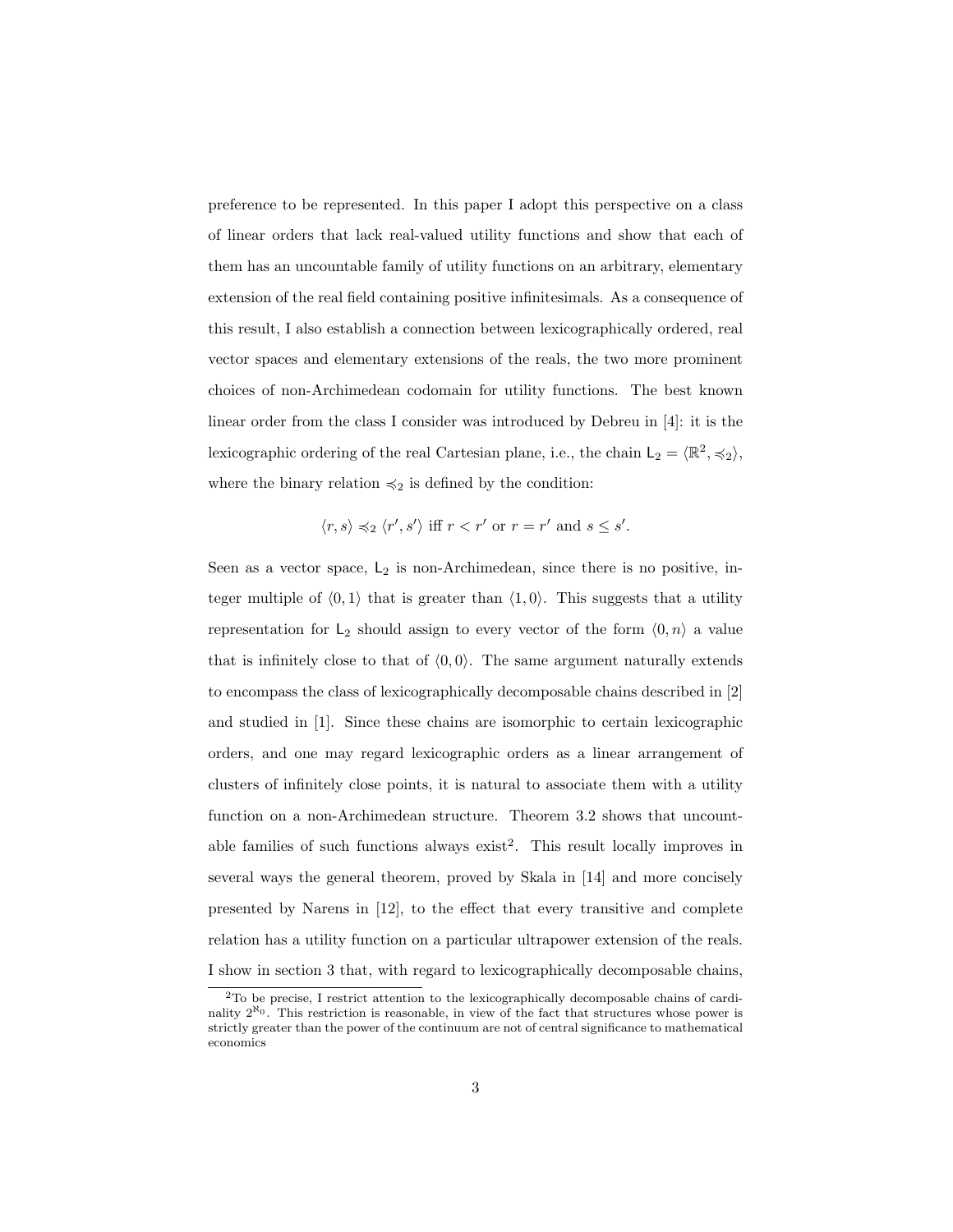it is possible to bypass the ultrapower construction altogether while obtaining utility functions on an arbitrary elementary extension of the real field containing a positive infinitesimal (i.e., no special ultrafilter has to be specified to select the relevant elementary extensions). Furthermore, the analytical form of these functions can be explicitly given in a remarkably simple way. This sheds further light on the significance of [1] and [2], since the lexicographically decomposable chains isolated and examined in these papers do not only constitute an important class of linear orders lacking real-valued utility functions, but also turn out to be a class of linear orders admitting uncountably large families of analytically specifiable utility functions on non-Archimedean extensions of the reals. In view of the last fact, it is also possible to introduce uncountable families of utility functions for certain lexicographic products of linear orders, in particular  $\mathbb{R}^n$ , for every  $n > 2$ . This establishes an explicit connection between the use of lexicographic, real vector spaces and elementary extensions of the reals within utility theory: any vector-valued utility function on  $\mathbb{R}^n$  can be converted into transfinitely many utility function on an arbitrary extension of the real field containing positive infinitesimals. To the best of my knowledge, this connection has not been noted in the literature so far: its significance lies in the fact that it connects two typical choices of non-Archimedean codomain for a utility function, thus yielding some immediate extensions of existing theorems. For example, the result recently obtained by Herzberg in [9], which establishes the existence of certain utility functions with codomain the vector space  $\mathbb{R}^{n+1}$ (without any appeal to Nonstandard Analysis) directly implies the existence of uncountably many utility functions on an arbitrary nonstandard extension of the reals. The structure of the paper is as follows: in section 2 I illustrate a basic, ultraproduct-free, construction of field-extensions of the reals; in section 3 I rely on it to prove the existence of utility functions on nonstandard extensions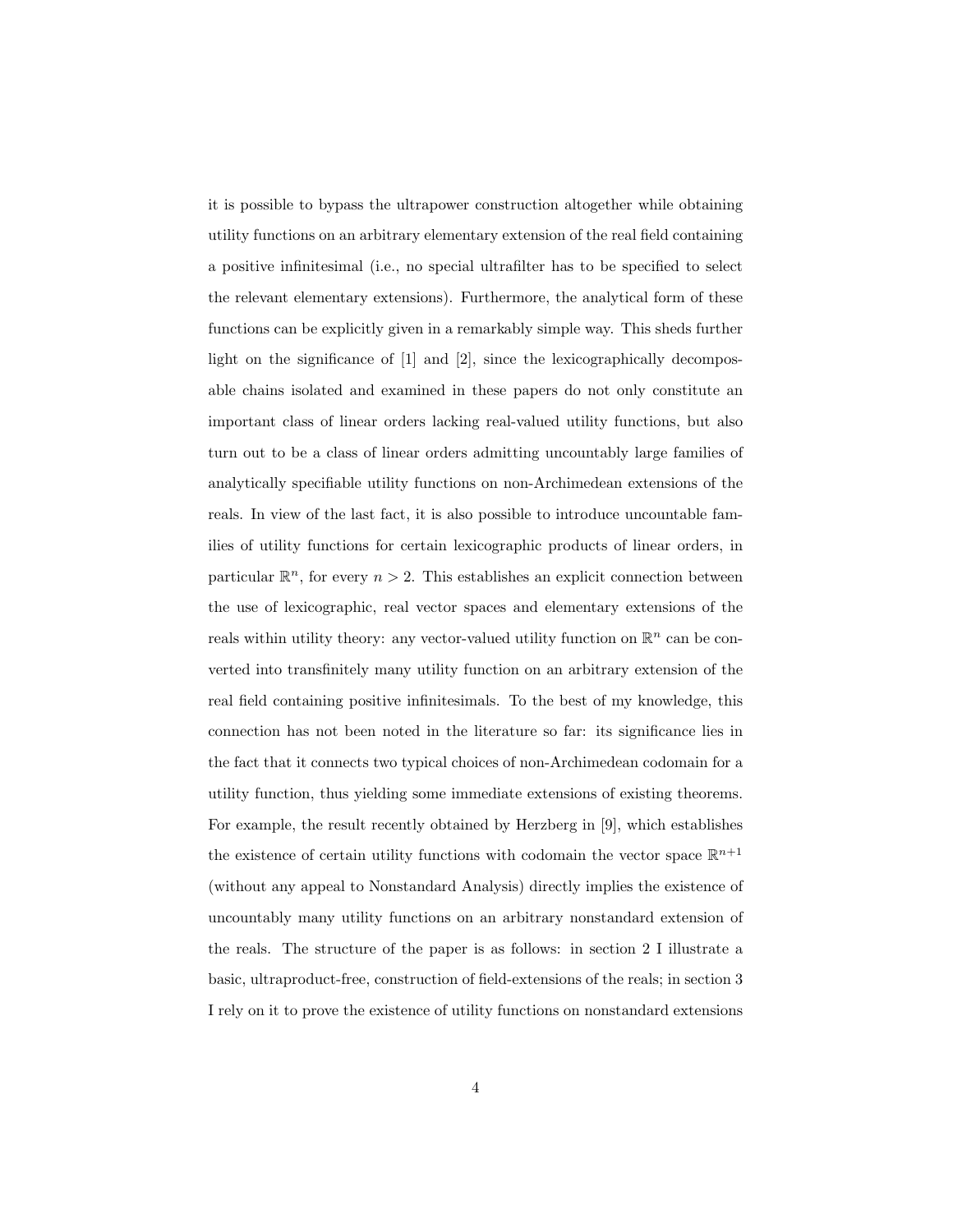of the real field for lexicographically decomposable chains; in section 4 I extend the same approach to lexicographic products of linear orders; in section 5 I show how one could obtain most of the results in this paper without appealing to the Axiom of Choice.

#### 2 Infinitesimals and  $L_2$

The utility functions I appeal to in the remainder of the paper take values in certain field-extensions of the reals containing positive infinitesimals. These can be constructed from the expanded real field  $\mathsf{R} = \langle \mathbb{R}, \langle , +, \cdot, \{r\}_{r \in \mathbb{R}} \rangle$ , where 'expanded' refers to the fact that R is endowed with a distinct constant for each real number. A first-order language  $\mathscr L$  for R contains in its alphabet the quantifier  $\exists$ , the connectives  $\vee$ ,  $\neg$  (the remaining quantifier and connectives can be defined in terms of those listed), open and closed brackets and the symbol for equality, together with a relation symbol denoting <, function symbols for the field operations and uncountably many constant symbols, each naming a distinct real number. Let  $\mathcal{ED}(R)$  be the elementary diagram of R, i.e., the set of all  $\mathscr{L}$ -sentences true in R: in particular  $\mathscr{ED}(R)$  contains the axioms for ordered fields. Now, consider the set C of uncountably many inequalities  $\{r < c\}_{r \in \mathbb{R}}$ , witch c a constant symbol not in L. Since any finite subset of  $\mathcal{ED}(R) \cup \mathcal{C}$  is satisfied by R, the compactness theorem of first-order logic implies that this set of sentences has a model <sup>∗</sup>R, which is an ordered field and whose domain will be denoted by <sup>∗</sup>R. In fact, R is elementarily embeddable in <sup>∗</sup>R and the latter structure is, as a result, an extension of the real field, since it contains a copy of every real and an additional positive element named by c, which is greater than every real number. Call its multiplicative inverse  $\epsilon$ : because  $c > n$ , for every n, it follows (since the ordinary laws of arithmetic are in  $\mathcal{ED}(R)$ ) that  $0 < \epsilon < \frac{1}{n}$ , i.e.,  $\epsilon$  is a positive infinitesimal. More generally, for every positive real number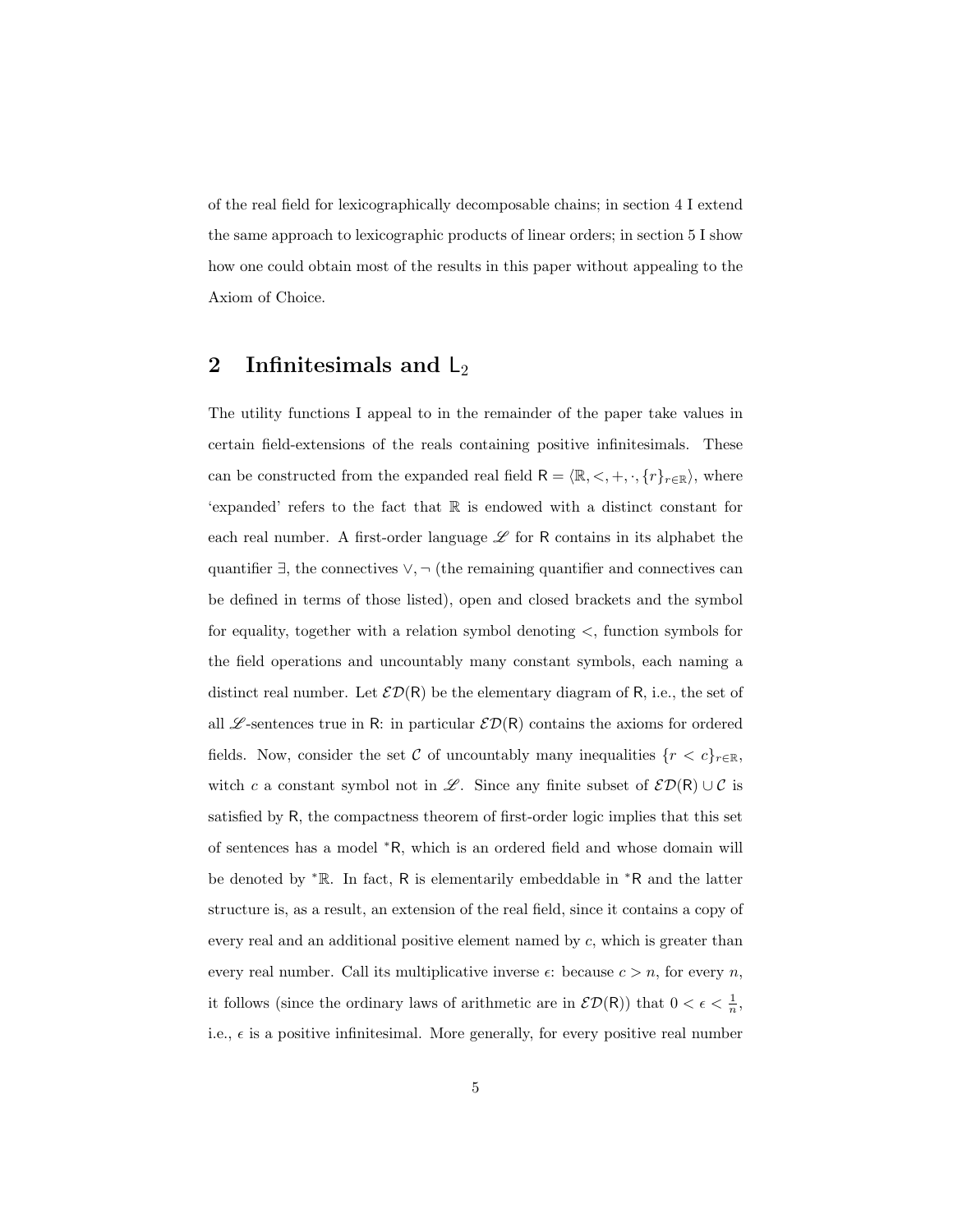$r, \epsilon r$  is a positive infinitesimal: there are therefore uncountably many of them and their additive inverses are the negative infinitesimals. Now, if  $r$  is any real and I the set of all infinitesimals, the set  $r + I = \mu(r)$  is called the monad of r. When  $r = 0$ ,  $\mu(r) = \mathbb{I}$  and the fact that  $s < t$  implies  $\epsilon s < \epsilon t$  shows how the ordering of R can be encoded into  $\mu(0)$ : by translation, this ordering can be encoded into any monad. Intuitively, it is as if we could attach to each real number an order-isomorphic copy of R collapsed into a monad. The immediate significance of this remark lies in the fact that  $L_2$  may be regarded as a real line, to each point of which a copy of R has been attached. In particular, we may take the line in question to be  $y = 0$ : to each point on it, of coordinates  $(r, 0)$ , the vertical line  $x = r$  is attached, which is order-isomorphic to R under the projection map  $(r, s) \mapsto s$ . By collapsing each vertical line into a monad, one obtains a  $*$ R-valued utility function for  $L_2$ . More precisely:

**Lemma 2.1.** Let  $\epsilon \in \mathbb{R}$  be a fixed, positive infinitesimal. Then  $L_2$  has a continuous \* $\mathbb{R}\text{-}valued$  utility function defined by the condition  $u(\langle r, s \rangle) = r + \epsilon s$ .

*Proof.* That u is a utility function follows from Theorem 3.2 in section 3. Continuity holds with respect to the order topology on  $L_2$  and the interval topology on  $*R$ . To see this, it suffices to note that, relative to u, the pre-image of any open ray in  $*R$  is open in  $L_2$ .  $\Box$ 

This result is based on the fact that  $\mathbb{R}^2$  admits a partition into equivalence classes (vertical lines) that behave like monads in the lexicographic ordering. This feature of  $\mathsf{L}_2$  can be spelled out informally by observing that a lexicographic ordering models a preference based on several graded criteria: when two are at play, the first takes precedence over the second unless the alternatives being compared are identical relative to the first criterion. In other words, however significant the second criterion is, it can never modify a preference based on the first criterion. This behaviour is aptly captured by a utility function that scales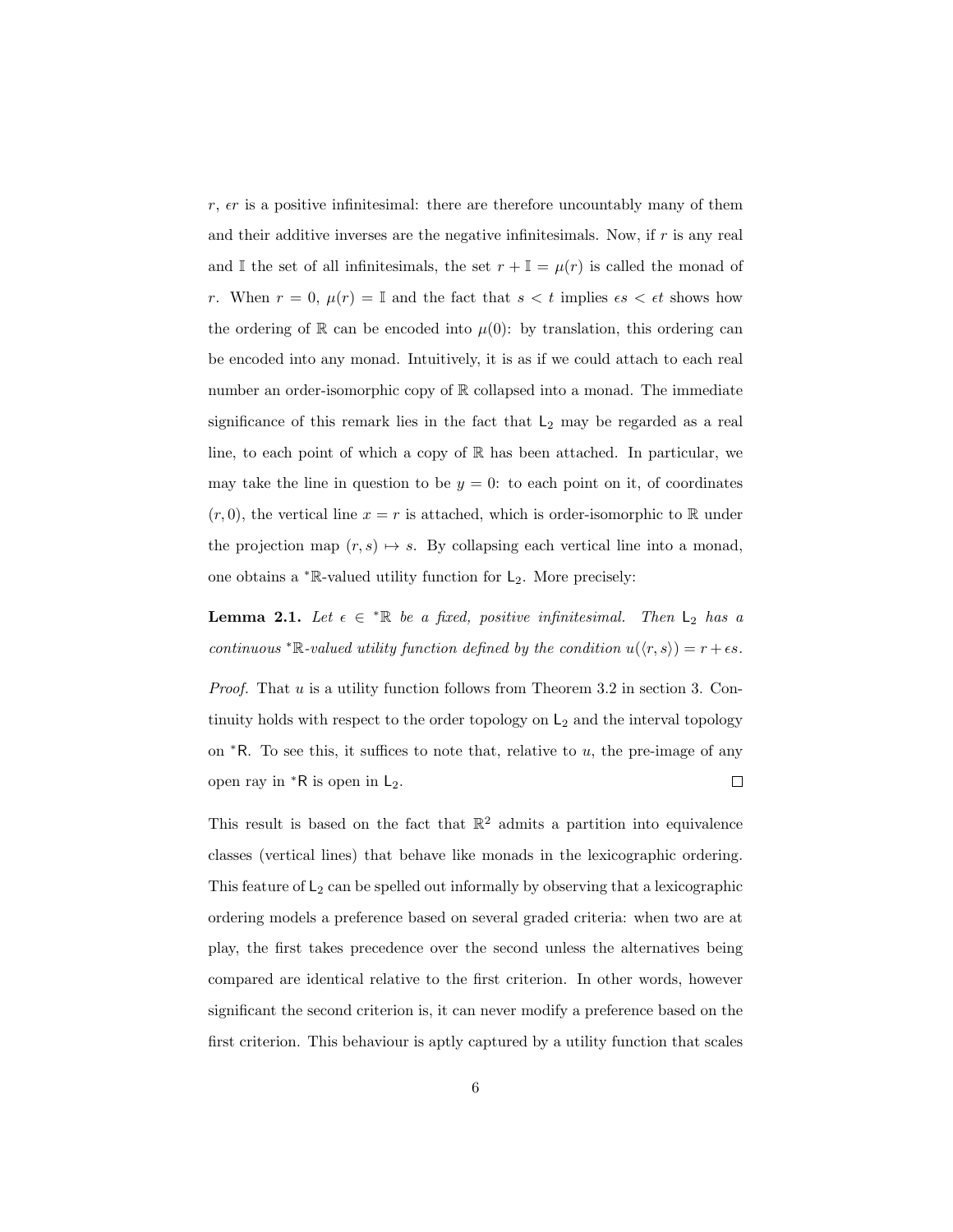the second criterion by an infinitesimal factor, making it negligible with respect to the first. Note that, since there are uncountably many positive infinitesimals, there are uncountably many choices of scaling factor and this gives rise to an uncountable family of continuous utility functions for  $\mathsf{L}_2$  of the form described in the lemma 1. The next section proves it as the corollary of a more general result, which can be directly obtained from the analysis of lexicographically decomposable chains offered in [1].

#### 3 Lexicographic Decompositions

Suppose that  $Z = \langle Z, \prec \rangle$  is a countably bounded and connected chain. Countable boundedness amounts to the fact that there is a sequence  $\{d_i\}_{i\in\mathbb{N}}\subseteq Z$ such that  $Z = \bigcup_{n,m \in \mathbb{N}} (d_m, d_n)$  and connectedness is the familiar topological property, relative the order topology on Z. Theorem 2.3-(a) of [1] implies the existence of a sub-chain included in  $Z$  which is order-isomorphic to  $\mathbb{R}$ , the real line<sup>3</sup>. The set X plays the role of the x-axis in the discussion of  $L_2$  from the previous section. Its importance lies in the fact that it has a R-valued utility function and, furthermore, it determines a partition of  $Z$ , which can be defined as follows, if [z] denotes the cell of the partition that contains  $z \in Z$ :

$$
[z] = \bigcap_{x,y \in X \wedge x \prec z \prec y} (x,y).
$$

Note that, in  $L_2$ , the cell  $[\langle x, 0 \rangle]$  is the vertical line through  $\langle x, 0 \rangle$ . Thus, the partition of the lexicographic ordering of  $\mathbb{R}^2$  is just a special case of a general type of partition. The reader familiar with Nonstandard Analysis will have noted that the definition of the cell  $[z]$  resembles the definition of a monad in an internal topological space: there one considers the family of open neighborhoods of a standard point x and intersects their  $*$ -images to obtain  $\mu(x)$ . The partitions

<sup>&</sup>lt;sup>3</sup>The original result is stated relative to  $(0, 1)$ , which is order-homeomorphic to R.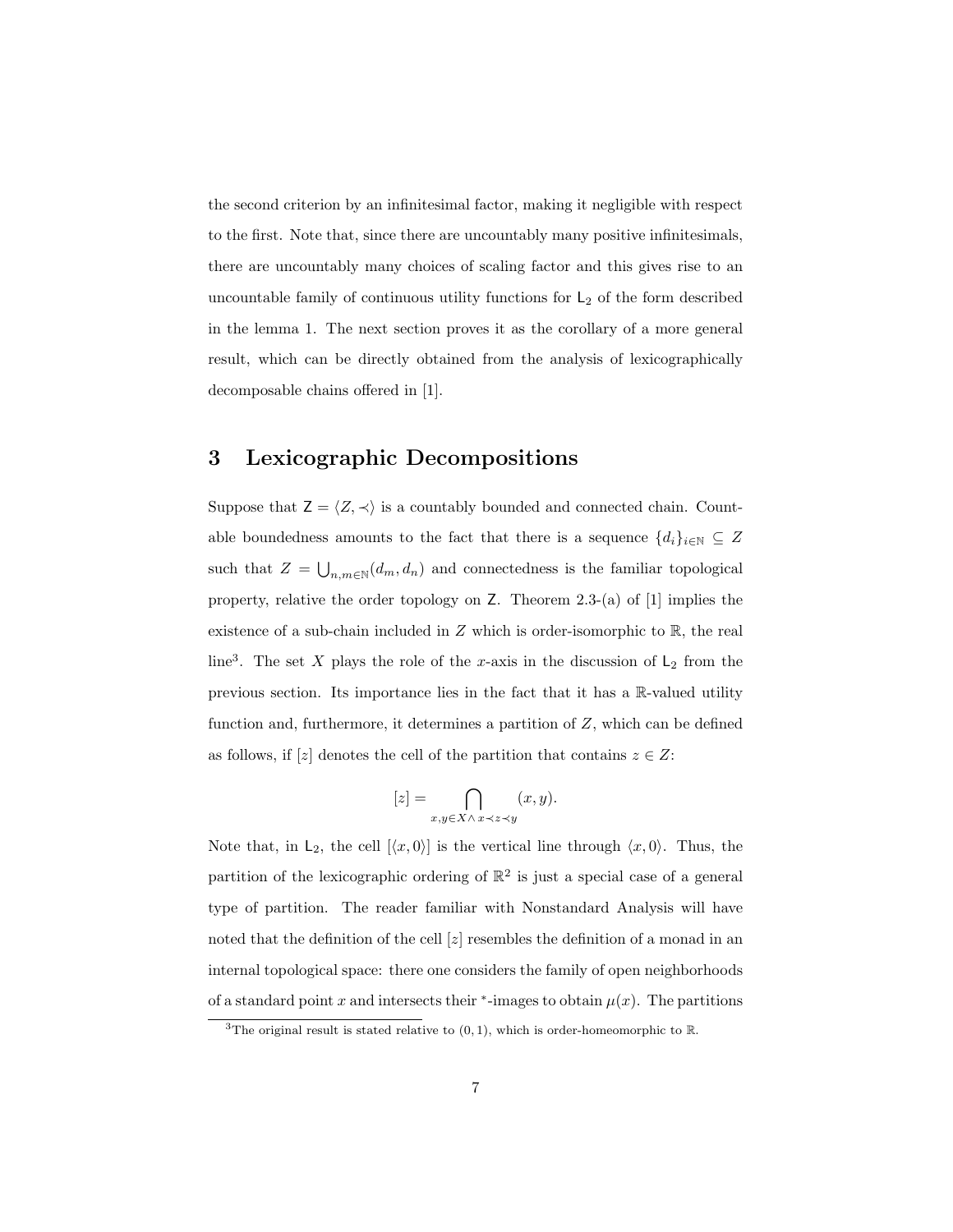of chains just described mirror this process and suggest that a natural utility function for an object like Z should take values on a numerical domain that contains infinitesimals. In order to show that this is indeed the case, it is possible to rely on Theorem 2.3-(b) of [1], to the effect that there is an orderisomorphism between Z and the lexicographic ordering on the set  $\bigcup_{x \in X} (x \times [x])$ . The last set may be called the lexicographic decomposition of Z. If each cell in the lexicographic decomposition had a R-valued utility function, then it would be possible to represent Z on <sup>∗</sup>R. As a result, one can convert Proposition 2.2 of [1], stated below, into an existence theorem for utility functions.

**Lemma 3.1.** Let  $Z$  be a non-representable chain, and let  $X$  be a representable sub-chain  $X \subset Z$  so that Z admits the decomposition  $\bigcup_{x \in X} \{x\} \times [x]$ . If  $[x]$  is representable for every  $x \in X$ , then Z is a planar chain.

A planar chain is a linear ordering one of whose subsets is order-isomorphic to a subset of  $L_2$  without a R-valued utility function. Although the original motivation of the above proposition was simply to describe an ordering that has no R-valued utility functions, the information it provides suffices to deduce an existence theorem. To state it, call a function  $u: Z \longrightarrow {}^* \mathbb{R}$  a properly  ${}^* \mathbb{R}$ -valued utility function for  $Z$  iff the range of  $u$  is not a subset of  $\mathbb{R}$ . Then:

**Theorem 3.2.** Let  $\mathsf{Z}$  be a countably bounded chain with no largest and no smallest element. If every cell in its lexicographic decomposition has a  $\mathbb{R}$ -valued utility function, then Z has uncountably many <sup>∗</sup>R-valued utility functions.Moreover, if Z is non-representable, then the utility functions are properly <sup>∗</sup>R-valued.

Proof. By earlier remarks in this section, Z is order-isomorphic to the lexicographical ordering  $L_X = \langle \bigcup_{x \in X} \{x\} \times [x], \preccurlyeq_X \rangle$ . Here  $x \in X$  and X is a subchain of  $Z$  that is order-isomorphic to  $\mathbb R$ . The ordering is defined by the following biconditional: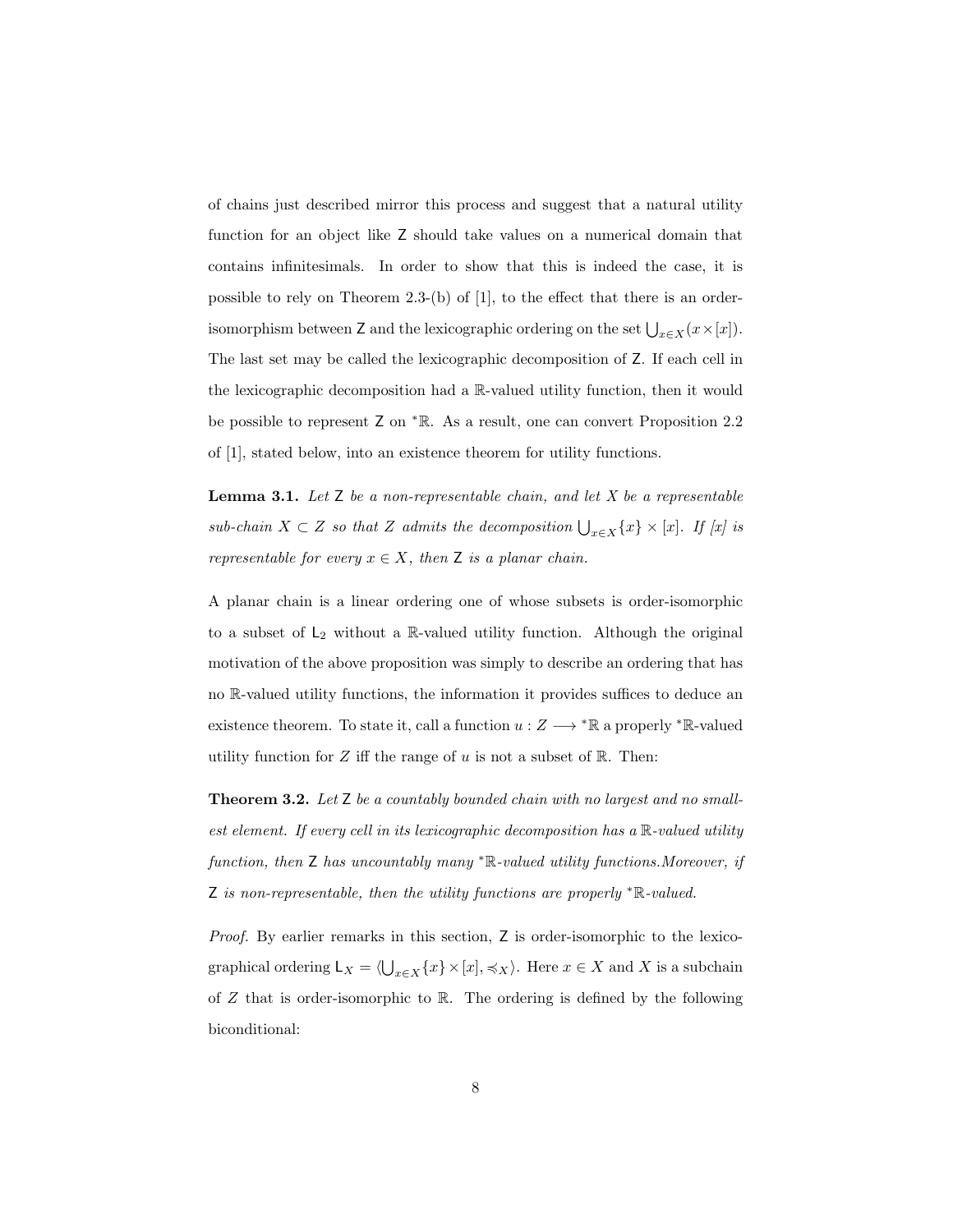$$
\langle x, y \rangle \preccurlyeq_X \langle x', y' \rangle
$$
 iff either  $x \prec x$  or  $x = x'$  and  $y \preccurlyeq y'$ ,

where  $\prec, \prec$  are the asymmetric and symmetric part of the linear order on Z respectively. First, fix an isomorphism  $u : X \to \mathbb{R}$ . Next, since each cell [x] has a R-valued utility function  $u_x$ , define a function  $u^*$  for  $\mathsf{L}_X$  using the following condition:

$$
u^*(\langle x,y\rangle)=u(x)+\epsilon u_x(y),
$$

where  $y \in [x]$  and  $\epsilon$  is a fixed, positive infinitesimal. It remains to verify that u<sup>\*</sup> is indeed a utility function, i.e., that:

$$
\langle x, y \rangle \preccurlyeq_X \langle x', y' \rangle \text{ iff } u^*(\langle x, y \rangle) \leq u^*(\langle x', y' \rangle).
$$

Suppose first that  $\langle x, y \rangle \preccurlyeq_{X} \langle x', y' \rangle$ . By definition of lexicographic ordering this means that either (i)  $x \prec x'$  or (ii)  $x = x'$  and  $y \preccurlyeq y'$ . In case (i)  $u(x) < u(x')$ iff  $u(x') - u(x) > 0$ , because u is an order-isomorphism. To verify  $u(x)$  +  $\epsilon u_x(y) < u(x') + \epsilon u_{x'}(y')$  iff  $u'(x) - u(x) > \epsilon (u_x(y) - u_{x'}(y'))$  it is enough to note that  $u(x') - u(x)$  is a positive real, larger than any infinitesimal. Thus, certainly  $u^*(\langle x, y \rangle) < u^*(\langle x', y' \rangle)$ . In case (ii)  $x = x'$  implies  $y, y' \in [x] = [x']$ . Since  $y, y'$  are in the same cell,  $y \preccurlyeq y'$  iff  $u_x(y) \le u_x(y')$ . Multiplication by a positive infinitesimal preserves inequalities, so  $u(x) + \epsilon u_x(y) \leq u(x') + \epsilon u_x(y')$ and, again,  $u^*(\langle x, y \rangle) < u^*(\langle x', y' \rangle)$ . This shows that  $\langle x, y \rangle \preccurlyeq_X \langle x', y' \rangle$  implies  $u^*(\langle x, y \rangle) \leq u^*(\langle x', y' \rangle)$ . In fact, the argument just given shows that strict inequalities are also preserved when  $x \prec x$  (this fact will be relied upon later). The next step is to verify that  $u^*(\langle x, y \rangle) \leq u^*(\langle x', y' \rangle)$  implies  $\langle x, y \rangle \preccurlyeq_X \langle x', y' \rangle$ . To this end, assume  $u^*(\langle x, y \rangle) \leq u^*(\langle x', y' \rangle)$ . By the law of excluded middle, either  $x = x'$  or  $x \neq x'$ . In the former case  $u(x) = u(x')$  and  $y, y' \in [x]$  hold. Then  $u(x)+\epsilon u_x(y) \le u(x') + \epsilon u_x(y')$  implies  $\epsilon u_x(y) \le \epsilon u_x(y')$  iff  $u_x(y) \le u_x(y')$ , since positive infinitesimals have multiplicative inverses. The fact that  $u_x$  is a strong homomorphism finally yields  $y \preccurlyeq y'$  and  $\langle x, y \rangle \preccurlyeq_x \langle x', y' \rangle$ . If, on the other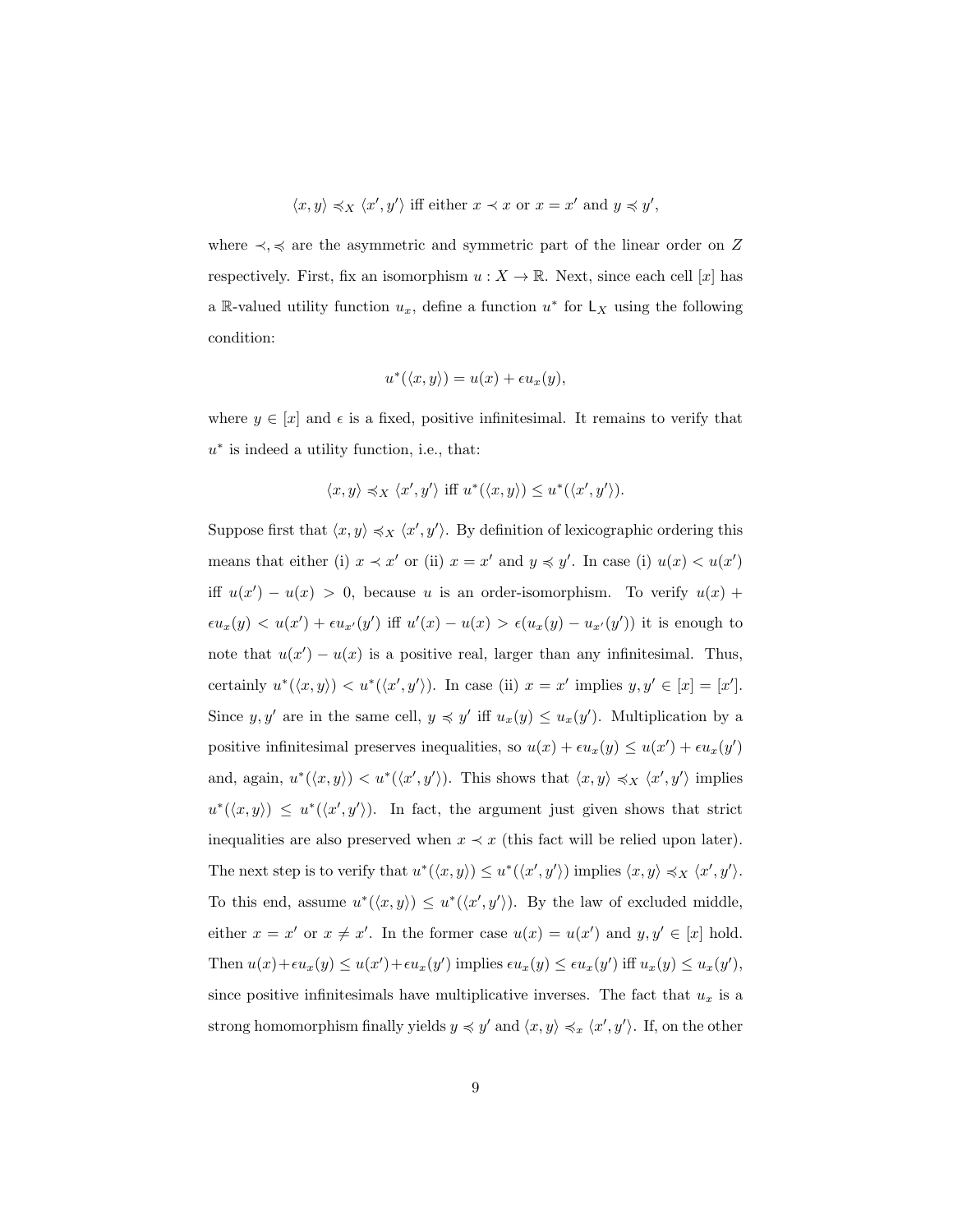hand,  $x' \neq x$ , it suffices to rule out  $x' \prec x$ . But  $x' \prec x$  implies  $\langle x', y' \rangle \preccurlyeq_X \langle x, y \rangle$ , which in turn implies  $u^*(\langle x', y' \rangle) < u^*(\langle x, y \rangle)$ , contradicting the hypothesis. It follows that  $x \preccurlyeq x'$  and, since  $x, x'$  are distinct,  $x \prec x'$  (X is a chain), which in turn leads to  $\langle x, y \rangle \preccurlyeq_{X} \langle x', y' \rangle$ . This concludes the verification that  $u^*$  is a utility function. Note that  $u^*$  depends on a choice of infinitesimal, and there are uncountably many possible choices. It follows that there are uncountably many  $* \mathbb{R}$ -valued utility functions for the lexicographic ordering  $\mathsf{L}_X$ . Since there is an order-isomorphism f from Z onto  $L_X$ , the composition  $u^* \circ f$ , for each of uncountably many possible  $u^*$ , is a  $^*$ R-valued utility function for Z.

 $\Box$ 

Lemma 2.1 from section 2 is a special case of Theorem 3.2 because  $L_2$  is orderisomorphic (under the obvious function) to the lexicographic decomposition:

$$
\bigcup_{x \in \mathbb{R}} \{x\} \times [\langle x, s \rangle]
$$

which one can represent choosing  $u$  and  $u_x$  from Theorem 1 to be the identity and the projection function  $\langle x, s \rangle \mapsto s$  respectively. In this special case it is clear that each cell in the partition has a R-valued utility function, a fact that has been assumed in the statement of Theorem 3.2. This assumption can be replaced by sufficient conditions (given in Theorem 2.4 of [1]) under which a lexicographic decomposition of a chain into cells with R-valued utility functions exists. In order to understand how these conditions work, it is important to bear in mind that, if Z is a countably bounded chain without extrema, then it admits a lexicographic decomposition based on a subchain X into cells that are intervals and, thus, connected in the interval topology. If these cells have no real-valued utility functions, one can find a larger subchain  $X' \supset X$  that gives rise to a lexicographic decomposition whose cells split the cells of the initial decomposition. In this case  $X'$  is a refinement of X. The trick consists in finding a condition ensuring the existence of a maximal refinement whose cells, because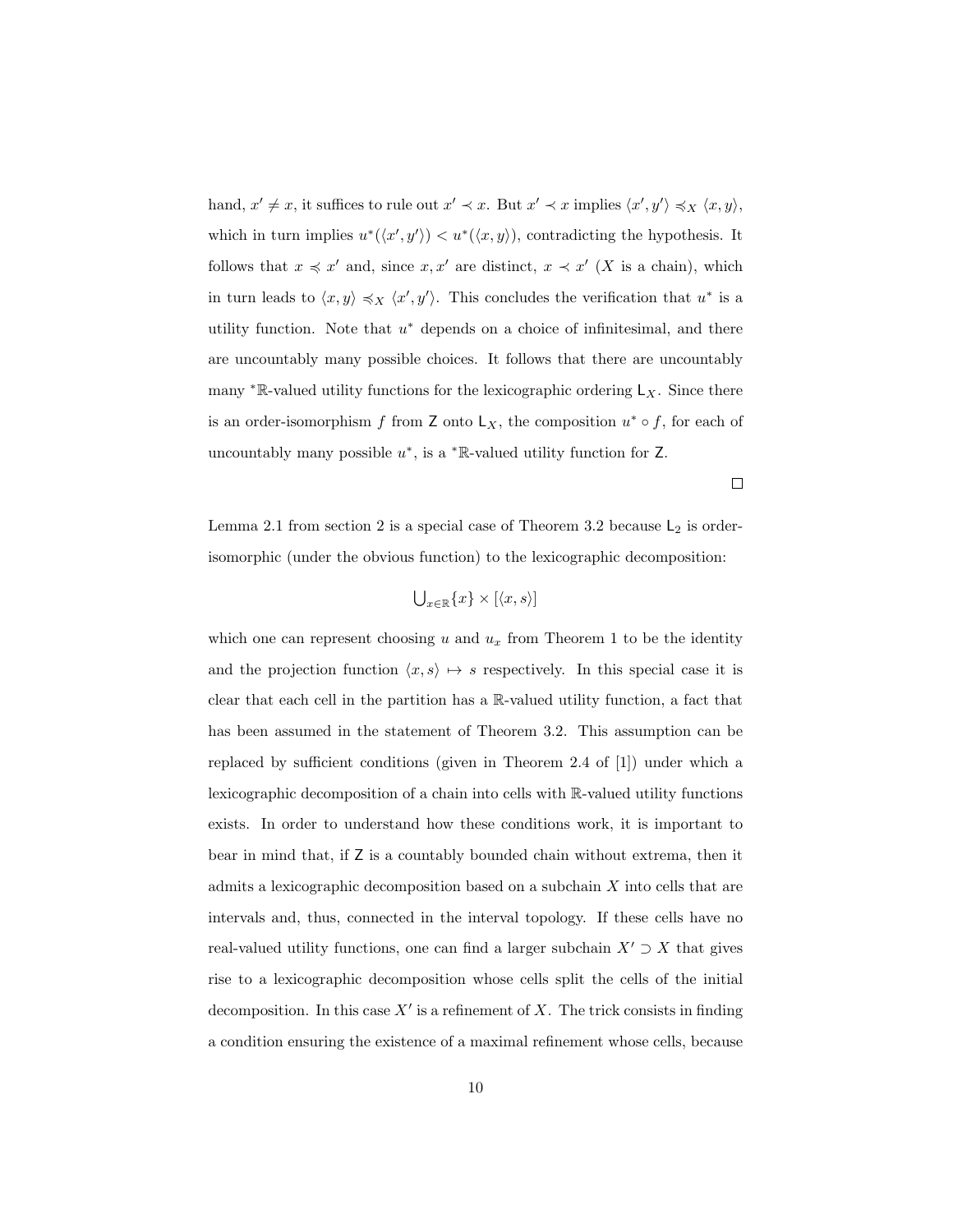they can't be further split, will have R-valued utility functions. The relevant condition is stated in [1], p.101, where it is called  $\sigma$ -finiteness. It amounts to the fact that, for every  $X$  determining a lexicographic decomposition, every increasing ⊂-chain of refinements is ⊂-bounded by a countable subchain (i.e., there is a subchain  $\mathcal{X} = \{X_i\}_{i \in \mathbb{N}}$  such that any X' in the chain is refined by an element of  $\mathcal{X}$ ). With this condition in place, Theorem 3.2 immediately implies a counterpart of Theorem 2.4 from [1]:

**Theorem 3.3.** Let Z be a countably bounded, connected and  $\sigma$ -finite chain that has no R-real valued utility functions. Then Z has uncountably many <sup>∗</sup>R-valued utility functions.

### 4 Lexicographic Products

The conditions for the existence of a lexicographic decomposition described in the previous section make it possible to introduce <sup>∗</sup>R-valued utility functions for chains that cannot be embedded into the ordered reals by a strong homomorphism. This may be seen as a deconstructive strategy: it begins with a particular type of chain Z and it produces an isomorphic copy that can be broken down into components with real-valued utility functions. In view of section 3, this strategy can be reversed: one can consider chains with R-valued, or in fact <sup>∗</sup>R-valued utility functions, and take their lexicographic product, which will turn out to have uncountably many <sup>∗</sup>R-valued utility functions. If A, B are chains with domains A, B respectively, their lexicographic product, denoted by A  $\circ_L$  B, is the lexicographic ordering on the Cartesian product  $A \times B$ , determined by the corresponding orderings of the given chains. The results discussed in section 3 offer a sort of bootstrapping technique to obtain utility functions for lexicographic products, since now it is no longer necessary to describe decompositions into elements that have R-valued utility functions but it is possible to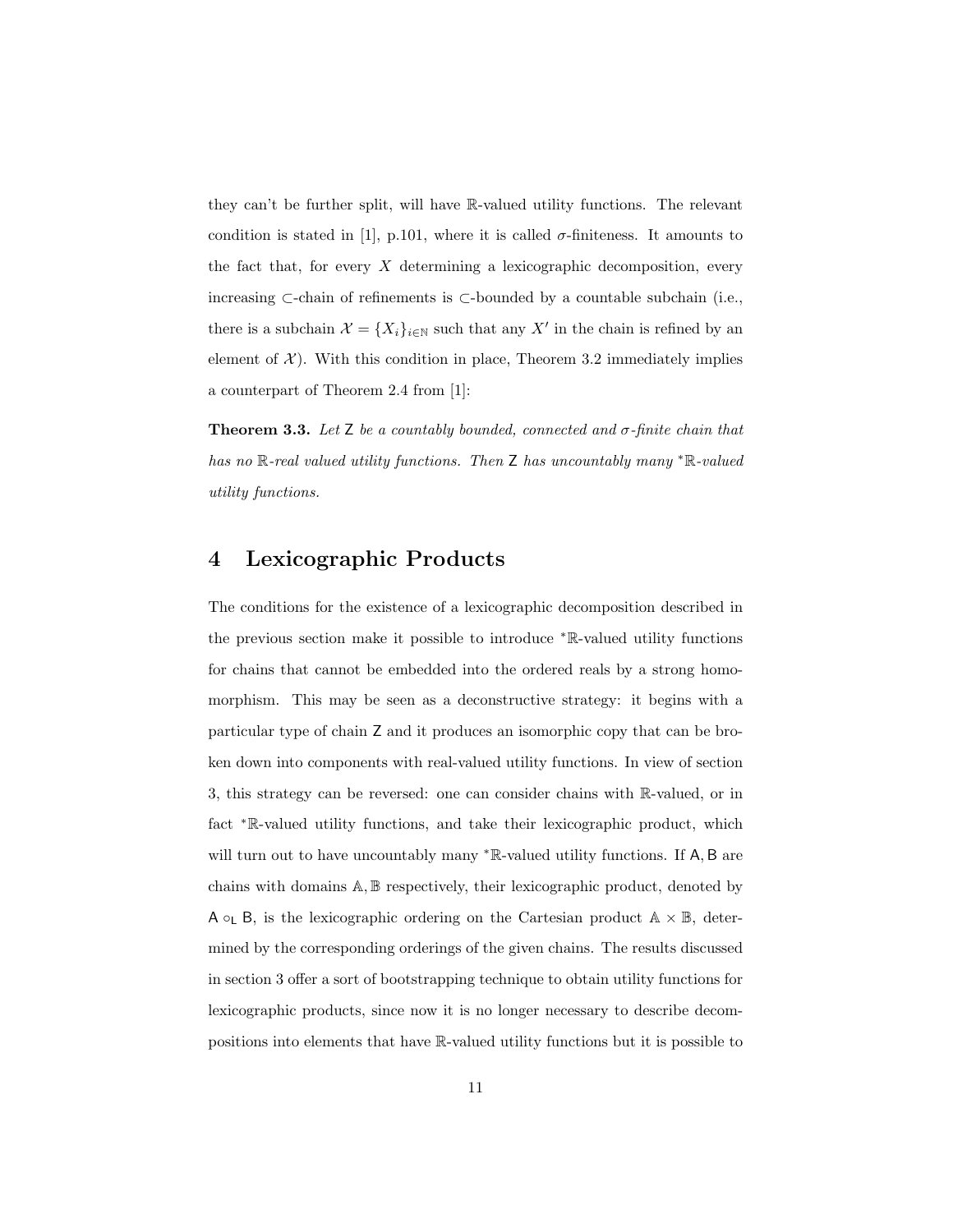construct lexicographic products of chains that have <sup>∗</sup>R-valued utility functions. The relevant procedure requires specific reference to one subset of <sup>∗</sup>R, namely the set  $F$  of finite numbers, defined as follows:

 $x \in \mathbb{F}$  iff there is  $n \in \mathbb{N}$  such that  $|x| < n$ .

In the present, special sense, finiteness is the property of not being infinitely large. The utility functions described in the previous sections are not only <sup>∗</sup>Rvalued but also F-valued. This restriction is necessary to collapse the 'negligible' components of a lexicographic ordering into monads, since the product of an infinitesimal and an infinitely large number may be finite and not infinitesimal. With this notion of finiteness in mind, one can adapt the main argument of section 3 to obtain the following:

**Lemma 4.1.** Let  $A, B$  be chains with domains  $A, B$  respectively and suppose that A has a  $\mathbb R$ -valued utility function f and B has a  $\mathbb F$ -valued utility function g. Then there are uncountably many  $\mathbb{F}\text{-}valued$  utility functions for  $A \circ_{\mathsf{L}} B$  of the form:  $f + \epsilon g$ , where  $\epsilon$  is a positive infinitesimal.

*Proof.* Let  $\leq_A$ ,  $\leq_B$  be the total orderings defined on A, B respectively. Then the lexicographic product  $A \circ_L B$  is ordered by the relation  $\leq_{AB}$  defined as follows:

$$
\langle a, b \rangle \leq_{AB} \langle a', b' \rangle \text{ iff } a <_{A} a' \text{ or } a = a' \text{ and } b \leq_{B} b'.
$$

It suffices to verify that:

$$
\langle a, b \rangle \leq_{AB} \langle a', b' \rangle \text{ iff } f(a) + \epsilon g(b) \leq f(a') + \epsilon g(b').
$$

First, suppose that  $\langle a, b \rangle \leq_{AB} \langle a', b' \rangle$ . If  $a \leq_{A} a'$ , then  $f(a) \leq f(a')$  and  $f(a)$ ,  $f(a')$  differ by a real number. Since  $g(b)$ ,  $g(b') \in \mathbb{F}$  by hypothesis,  $\epsilon g(b)$ ,  $\epsilon g(b')$ are infinitesimals (because  $\mathbb I$  is an ideal in the ring  $\mathbb F)$  and an argument already provided in Theorem 3.2 shows that  $f(a)+\epsilon g(b) < f(a') + \epsilon g(b')$ . If, on the other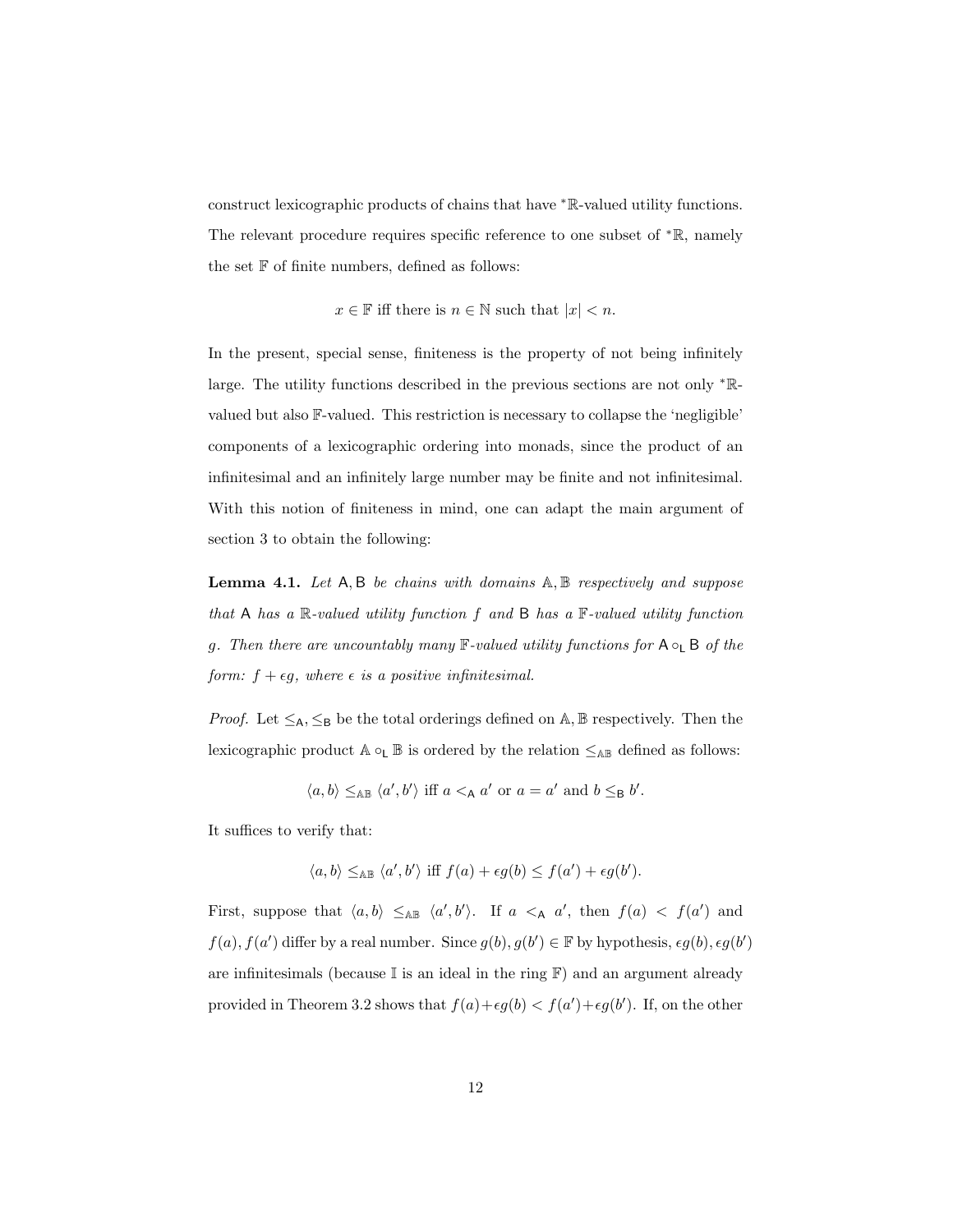hand  $a = a'$ , then  $f(a) = f(a')$  and the result follows from the fact that multiplication by a positive infinitesimal preserves inequalities. To prove the converse conditional, suppose that  $f(a)+\epsilon g(b) \leq f(a')+\epsilon g(b')$  but  $\langle a, b \rangle \leq_{AB} \langle a', b' \rangle$  fails. In this case, either  $a' <_{A} a$  or  $a' = a$  and  $b' <_{B} b$ . By the previous part of the proof, the first possibility cannot arise, so  $a = a'$ . In this case  $f(a) = f(a')$ and  $\epsilon g(b) \leq \epsilon g(b')$ : since  $\epsilon$  has a positive, multiplicative inverse,  $g(b) \leq g(b')$  iff  $b \leq_{\mathsf{B}} b'$ , a contradiction that concludes the proof.  $\Box$ 

It follows from the last lemma that  $L_1 \circ_L L_2 = L_3$ , the lexicographic ordering of  $\mathbb{R}^3$ , is represented by uncountably many functions of the form  $f + \epsilon g$ , where one can take  $f$  to be the identity on  $\mathbb R$  and choose  $g$  such that  $g(\langle s, t \rangle) = s + \epsilon t$ , in the light of Lemma 2.1. Varying the choice of  $\epsilon$  in  $f + \epsilon g$ , one obtains uncountably many 'quadratic' utility functions for  $L_3$ . The choice of  $\epsilon$  described above yields a utility function defined by the following condition:  $u(\langle r, s, t \rangle) \mapsto$  $r + \epsilon s + \epsilon^2 t$ . The same strategy works on  $\mathsf{L} \circ_{\mathsf{L}} \mathsf{L}_3 = \mathsf{L}_4$  and, after sufficiently many iterations, it applies to  $L_n$ , for every  $n \in \mathbb{N}$ . A connection thus arises between lexicographically ordered real vector spaces and nonstandard extension of the reals, which is spelled out in the following:

**Corollary 4.2.**  $\mathsf{L}_n$  has uncountably many, continuous utility functions on an arbitrary field-extension of the reals, each of which satisfies an equation of the form:

$$
u(\langle r_1,\ldots,r_n\rangle)=r_1+\epsilon r_2+\ldots+\epsilon^{n-1}r_n.
$$

Here continuity can be established for the relevant interval topologies by noting that a strongly order-preserving function between two chains is continuous. The construction of utility functions for lexicographic orderings is not restricted to the real case, since one easily obtains a further corollary, which applies to the abstract setting described in section 3: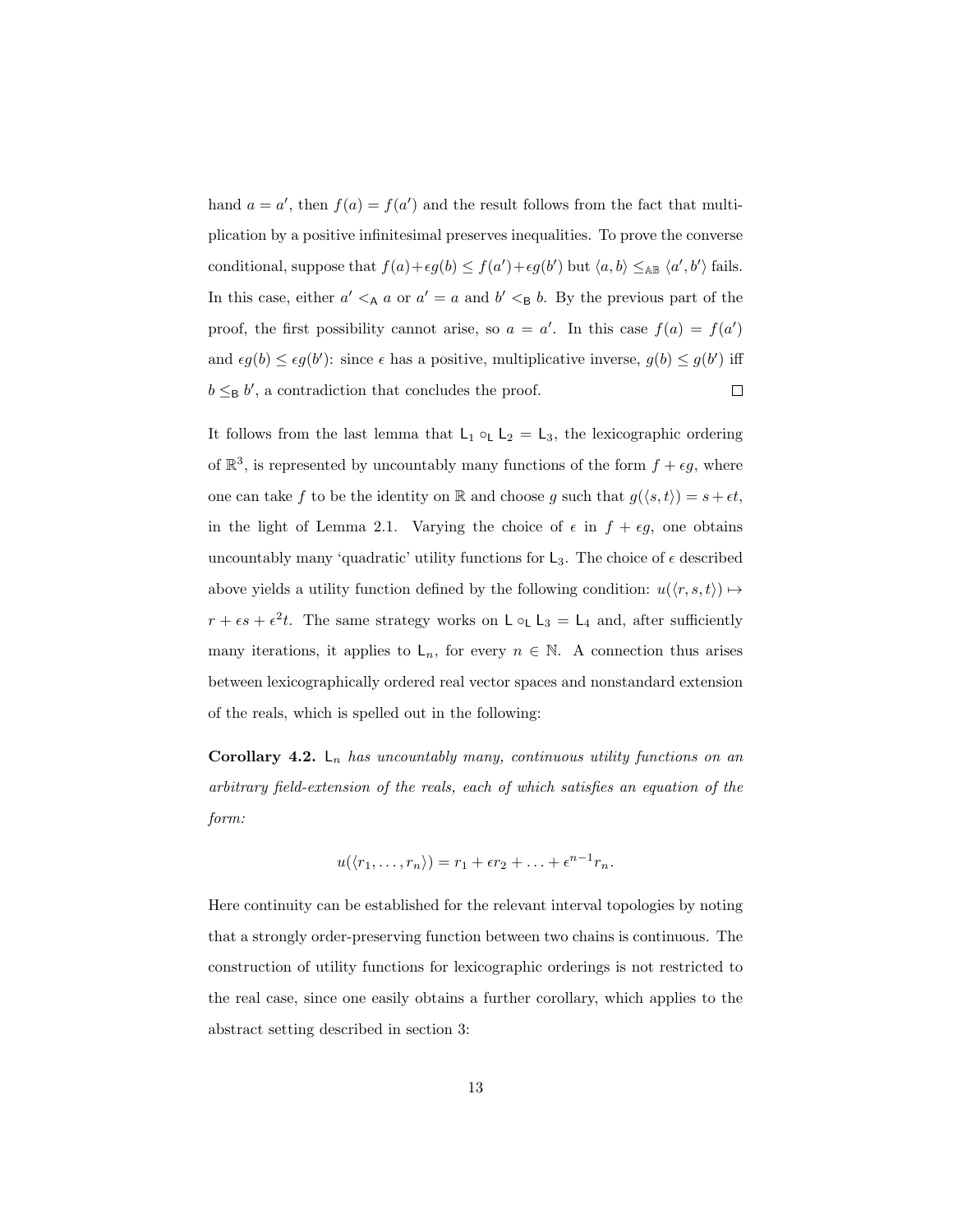**Corollary 4.3.** Let Z be as in theorem 3.3 and let  $X \subseteq Z$  determine a maximal partition of X into representable cells. Then there are uncountably many  $* \mathbb{R}$ valued utility functions for  $X \circ_{\mathsf{L}} Z$ .

A natural question is whether families of utility functions exist for lexicographic products of lexicographically decomposable chains like those satisfying the hypotheses of Theorem 3.3. The answer, in the affermative, is most clearly articulated by focusing at first on the lexicographic product  $Z_2 = Z \circ_L Z = \langle Z^2, \prec_{Z^2} \rangle$ , where  $Z$  is a lexicographically decomposable chain. In view of Theorem 3.2, the following inequalities hold:

$$
u^* \circ f(z) = u^*(\langle x_z, y_z \rangle) = g(x_z) + \epsilon h_{x_z}(y_z),
$$

where  $\langle x_z, y_z \rangle$  is the image of  $z \in Z$  under some isomorphism f from Z into its lexicographic decomposition,  $y_z \in [x_z]$  and g is real-valued. Keeping f fixed and letting  $\langle z_1, z_2 \rangle$  be a generic element of  $Z^2$ , it is now possible to define a function u by the condition  $u(\langle z_1, z_2 \rangle) \mapsto u^* f(z_1) + \epsilon^2 u^* f(z_2)$ . It can be verified that  $u$  is a utility function for  $\mathsf{Z}_2$  by exploiting of the following equalities:

$$
u(\langle z_1, z_2 \rangle) = u^* f(z_1) + \epsilon^2 u^* f(z_2)
$$
  
=  $u^* (\langle x_{z_1}, y_{z_1} \rangle) + \epsilon^2 u^* (\langle x_{z_2}, y_{z_2} \rangle)$   
=  $g(x_{z_1}) + \epsilon h_{x_{z_1}} (y_{z_1}) + \epsilon^2 (g(x_{z_2}) + \epsilon h_{x_{z_2}} (y_{z_2})),$ 

where  $g, h_{x_{z_i}}$   $(i = 1, 2)$  are real-valued functions. The biconditional to be verified is then:

$$
\langle z_1, z_2 \rangle \preccurlyeq_{Z^2} \langle w_1, w_2 \rangle \text{ iff } u(\langle z_1, z_2 \rangle) \leq u(\langle w_1, w_2 \rangle),
$$

where the right-hand side in expanded form is:

$$
g(x_{z_1}) + \epsilon h_{x_{z_1}}(y_{z_1}) + \epsilon^2 (g(x_{z_2}) + \epsilon h_{x_{z_2}}(y_{z_2})) \le
$$
  

$$
g(x_{w_1}) + \epsilon h_{x_{w_1}}(y_{w_1}) + \epsilon^2 (g(x_{w_2}) + \epsilon h_{x_{w_2}}(y_{w_2})).
$$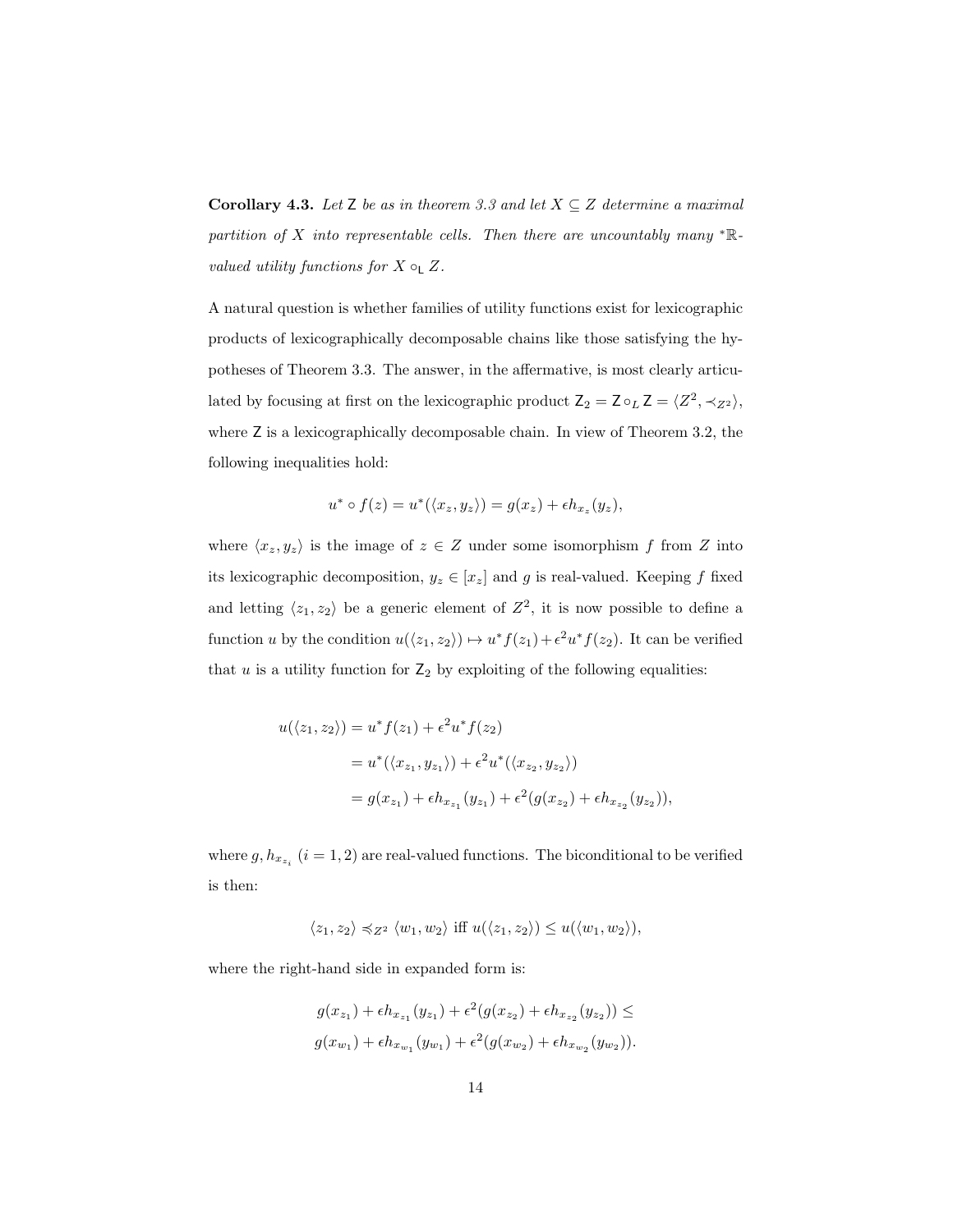The verification is tedious because it splits into several cases, but not substantially different from the proof of Theorem 3.2. For example, it may be assumed that  $\langle z_1, z_2 \rangle \prec_{Z^2} \langle w_1, w_2 \rangle$  holds and that, in addition  $z_1 \prec w_1$ . In this case, since  $f$  is an isomorphism from  $Z$  onto its lexicographic decomposition, the inequality  $f(z_1) \prec f(w_1)$  holds<sup>4</sup>. This can be rewritten as  $\langle x_{z_1}, y_{z_1} \rangle \prec \langle x_{z_2}, y_{z_2} \rangle$ . If  $x_{z_1} \prec x_{z_2}$ , then  $g(x_{z_2}) - g(x_{z_1})$  is a positive real number and this suffices to conclude that, in this particular case,  $u(\langle z_1, z_2 \rangle) < u(\langle w_1, w_2 \rangle)$ . If  $x_{z_1} = x_{z_2}$ , then it follows that  $y_{z_1} \prec y_{z_2}$  and that  $y_{z_1}, y_{z_2} \in [x_{z_1}]$ . Some field arithmetic eventually yields  $u(\langle z_1, z_2 \rangle) < u(\langle w_1, w_2 \rangle)$ . The other cases are dealt with similarly. In the light of the existence of utility functions for  $\mathsf{Z}_2$ , one may adapt the argument just sketched to the lexicographic product  $Z \circ_L Z_2 = Z_3$ . The relevant family of utility functions is now described by the condition:

$$
u(\langle z_1, z_2, z_3 \rangle) =
$$
  

$$
g(x_{z_1}) + \epsilon h_{x_{z_1}}(y_{z_1}) + \epsilon^2 (g(x_{z_2}) + \epsilon h_{x_{z_2}}(y_{z_2})) + \epsilon^4 (g(x_{z_3}) + \epsilon h_{x_{z_3}}(y_{z_3})).
$$

In general:

**Lemma 4.4.** Let  $Z$  be as in Theorem 3.3 and  $f$  be an isomorphism from  $Z$ into its lexicographic decomposition. Then  $Z_n$  has uncountably many \*R-valued utility functions satisfying the equality:

$$
u(\langle z_1,\ldots,z_n\rangle)=g(x_{z_1})+\epsilon h_{x_{z_1}}(y_{z_1})+\epsilon^2 g(x_{z_2})+\epsilon^3 h_{x_{z_2}}(y_{z_2})+\ldots+\epsilon^{2(n-1)}g(x_{z_n})+\epsilon^{2(n-1)+1}h_{x_{z_n}}(y_{z_n}).
$$

#### 5 Dispensing with Choice

The construction of a field-extenstion <sup>∗</sup>R relies on an application of the compactness theorem of first-order logic for uncountable languages. As such, it presupposes the Axiom of Choice (AC). The theorems from sections 3 and 4,

<sup>&</sup>lt;sup>4</sup>Here  $\prec$  is the order relation on the lexicographic decomposition of Z.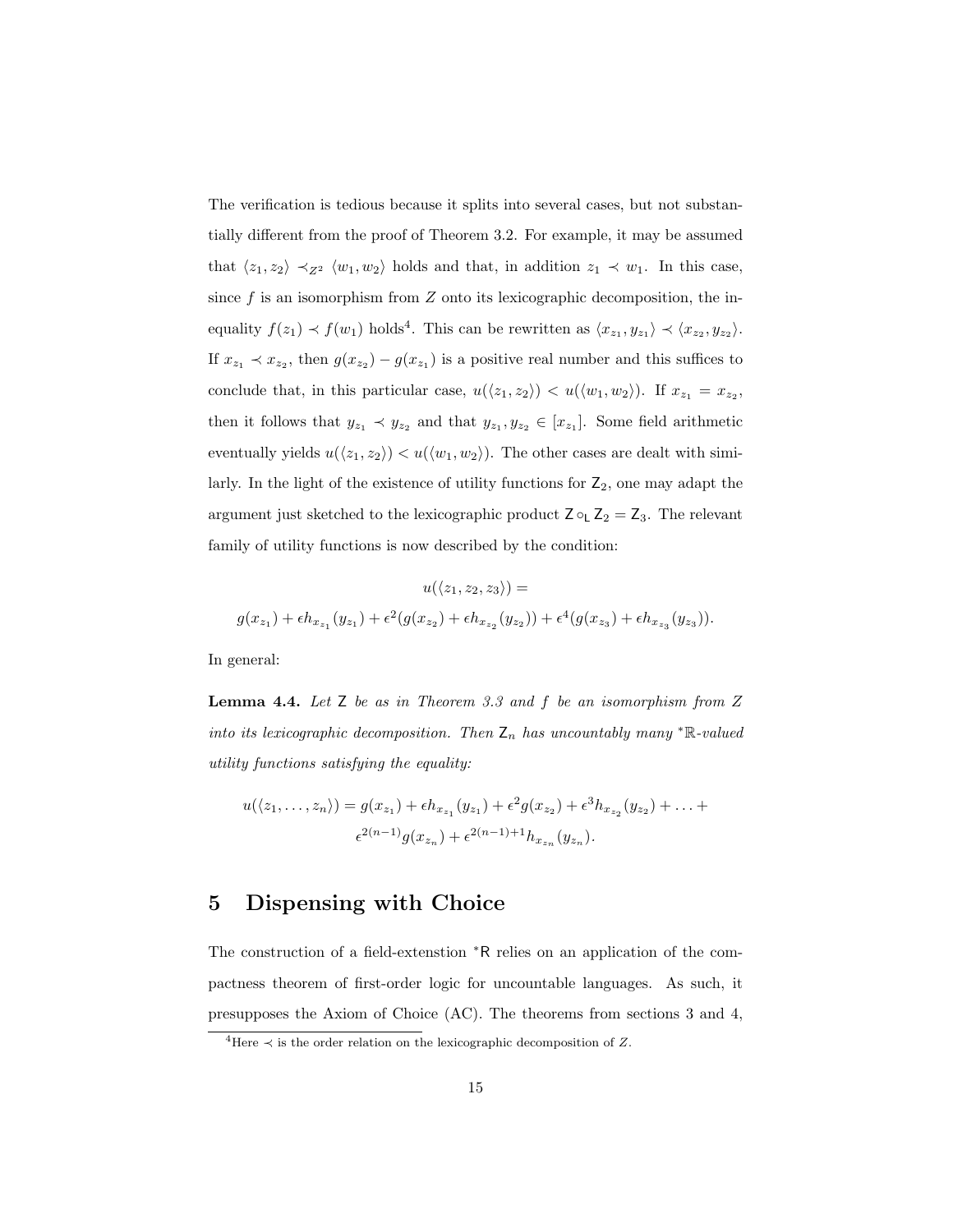however, can still be proved without appealing to AC because they do not require field-extensions of the reals, strictly speaking, but only extensions with positive infinitesimals. In other words, one may renounce some field structure in order not to invoke AC, and rely on a numerical domain that, despite not being field, includes a copy of the real field as well as positive infinitesimals. This can be done in an easy and surprisingly fruitful way, pointed out and developed by James Henle in [7] and [8]. The framework described by Henle is known as Non-nonstandard analysis: only its basics are needed in the present context. Henle's leading idea amounts to breaking off the ultrapower construction of a nonstandard model of the real field just before introducing the ultrafilter, whose existence is guaranteed by AC. In other words, one may just work with the ring R of all real-valued sequences and determine an equivalence relation ∼ on them as follows:

 $a \sim b$  iff there is n such that for every  $m > n$   $a_m = b_m$ 

where  $a, b$  are two real-valued sequences. The ∼-equivalence classes determine the set of non-nonstandard reals  $*R$ . Although still a ring,  $*R$  is not totally ordered when one defines order by the stipulation:

 $\mathbf{a} \leq \mathbf{b}$  iff there is *n* such that for every  $m > n$   $a_m \leq b_m$ .

where  $\mathbf{a}, \mathbf{b}$  are  $\sim$ -equivalence classes containing a, b respectively. Furthermore, <sup>∗</sup>R has zero divisors and thus is not a field. On the other hand, it contains positive infinitesimals: one of them is the equivalence class e containing the sequence defined by the condition  $a_n = \frac{1}{n}$ , which is positive according to the definition of ordering given above and smaller than any ∼-class containing a positive constant sequence, i.e., the counterpart of a standard real number in <sup>∗</sup>R. The theorems from sections 3 and almost all theorems from section 4 continue to hold if one works with <sup>∗</sup>R-valued functions. On the other hand,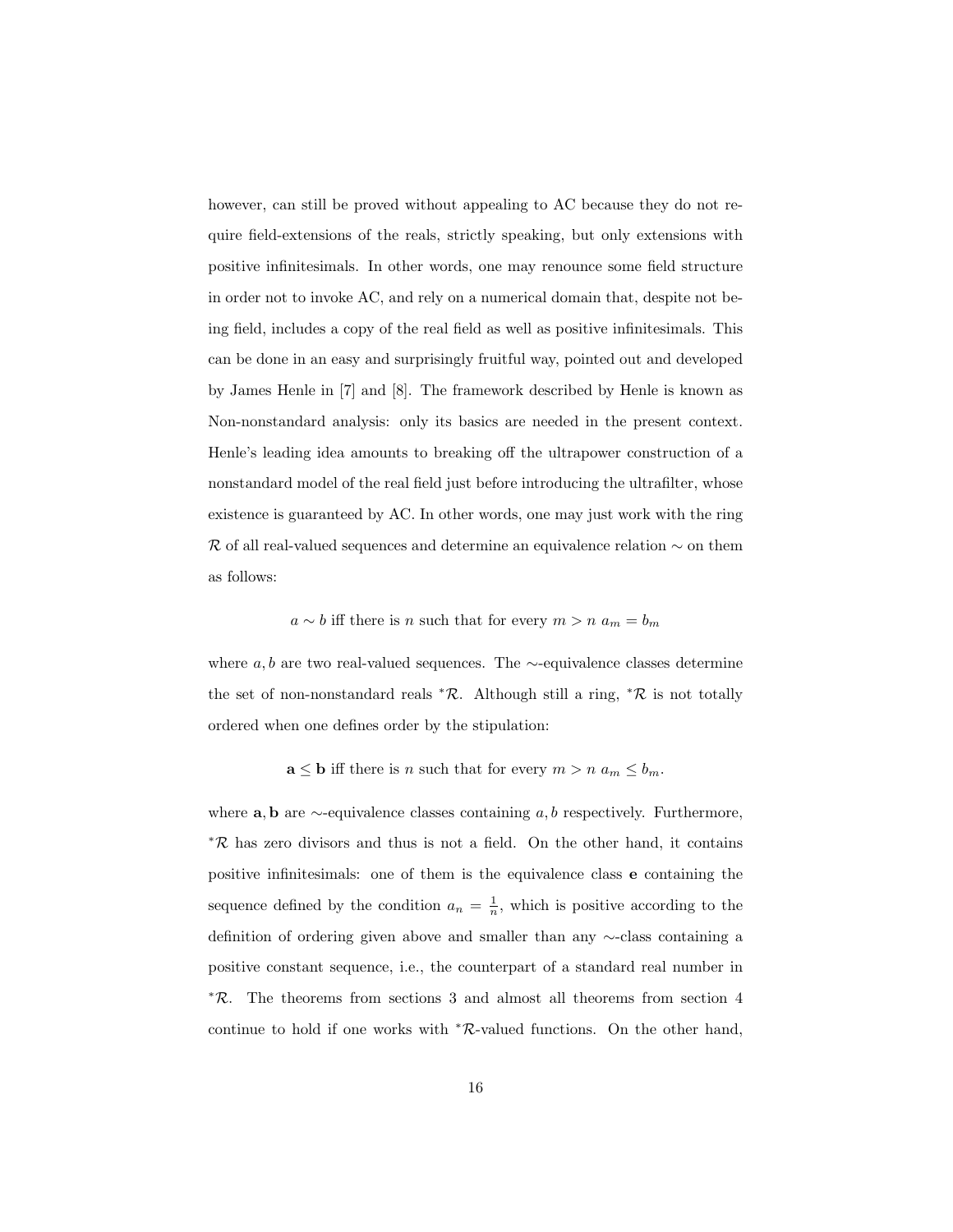the proofs of continuity in lemma 2.1 and corollary 4.2 rely on the fact that the codomain of a utility function should be a linear order.

# References

- [1] Beardon, A.F., J.C. Candeal, G. Herden, E. Induráin, G.B. Mehta, Lexicographic decomposition of chains and the concept of a planar chain, Journal of Mathematical Economics 37: 95-104 (2002)
- [2] Beardon, A.F., J.C. Candeal, G. Herden, E. Induráin, G.B. Mehta, The non-existence of utility functions and the structure of non-representable preference relations, Journal of Mathematical Economics 37: 17-38 (2002)
- [3] Chipman, J.S. On the Lexicographic Representation of Preference Orderings. In: Chipman, J.S., L. Hurwicz, M.K. Richter and H.F. Sonnenschein (eds.), Preferences, Utilities and Demand. New York, Harcourt Brace Jovanovich, pp.276-288 (1971)
- [4] Debreu, G. Representation of a preference ordering by a numerical function. In: Thrall, R., C.H. Coombs, R. Davies (eds.), Decision Processes. New York, Wiley, pp.159-165 (1954)
- [5] Fishburn, P.C. and I.H. Lavalle, Nonstandard nontransitive utility on mixture sets, Mathematical Social Sciences 21: 233-244 (1991)
- [6] Hausner, M., Multidimensional utilities. In: Thrall, R., C.H. Coombs, R. Davies (eds.), Decision Processes. New York, Wiley pp.167-180 (1954)
- [7] Henle, J. M. Non-nonstandard Analysis: Real Infinitesimals, The Mathematical Intelligencer, 21: 67-73 (1999)
- [8] Henle, J.M. Second-order Non-nonstandard analysis, Studia Logica, 74: 399-426 (2003)